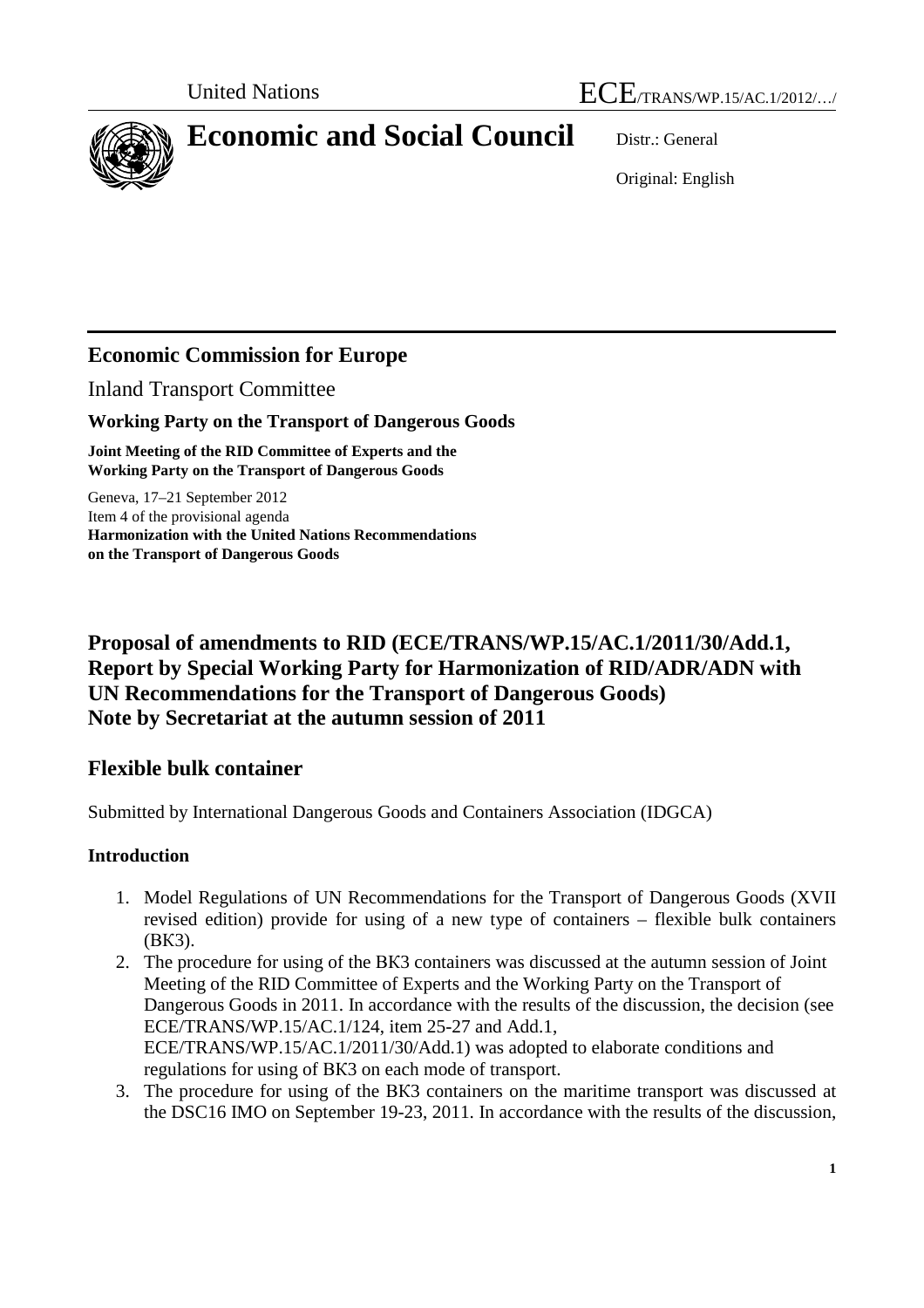the decision was adopted to use the ВК3 containers on the sea vessels provided that the containers are tightly fixed in the vessels holds and are not transported inside of the cargo transport units (CTU) (DSC 17/3, ПП.3.14-3.16). The conditions for maritime transportation of the flexible bulk containers are set out in Chapters 4.3, 7.6 and 7.7 of IMDG.

4. Agreement on International Goods Transport by Rail allows transportation of the ВК3 containers in the open-top railway cars (Annex 14, Chapter 9) without detachment since 2007. Therefore, according to the IDGCA experts, the prerequisites have maturated for consideration of the matters related to transportation of the ВК3 containers by the railway transport at Joint Meeting of the RID Committee of Experts and the Working Party on the Transport of Dangerous Goods of ITC UNECE.

#### **Proposal**

- 1. Taking the above into account, IDGCA suggests to Joint Meeting of the RID Committee of Experts and the Working Party on the Transport of Dangerous Goods of ITC UNECE to consider the proposals relating to revision of Chapters 6, 11, 7.1, 7.3 and 7.5 in order to include them into the RID rules or to establish the working (correspondence) group for elaboration of proposals on usage of the ВК3 containers in the railway transportation of dangerous goods. The initial background for start of the group working may be the corresponding provisions of Model Regulations of UN Recommendations for the Transport of Dangerous Goods, International Maritime Dangerous Goods Code (IMDG), Annex 14 to Agreement on International Goods Transport by Rail, as well as Report by Special Working Party for Harmonization of RID/ADR/ADN with UN Recommendations for the Transport of Dangerous Goods ECE/TRANS/WP.15/AC.1/2011/30/Add.1, which was submitted by Secretariat and was being considered by Joint Working Party on RID/ADR/AND at the autumn session of 2011.
- 2. Proposals for the new revision:

#### **Chapter 6.11**

6.11.1 Add the following new definition:

"*Flexible bulk container* means a flexible container with a capacity not exceeding  $15 \text{ m}^3$  and includes liners and attached handling devices and service equipment".

6.11.2.3 In the table add the following new row:

| Flexible bulk container |  |
|-------------------------|--|
|                         |  |

6.11.3 In the heading, insert "BK1 or BK2" after "bulk containers".

6.11.4 In the heading, insert "BK1 and BK2" after "bulk containers".

Add a new section 6.11.5 to read as follows:

#### **"6.11.5 Requirements for the design, manufacture, inspection and testing of flexible bulk containers BK3**

**6.11.5.1** *Design and manufacture requirements*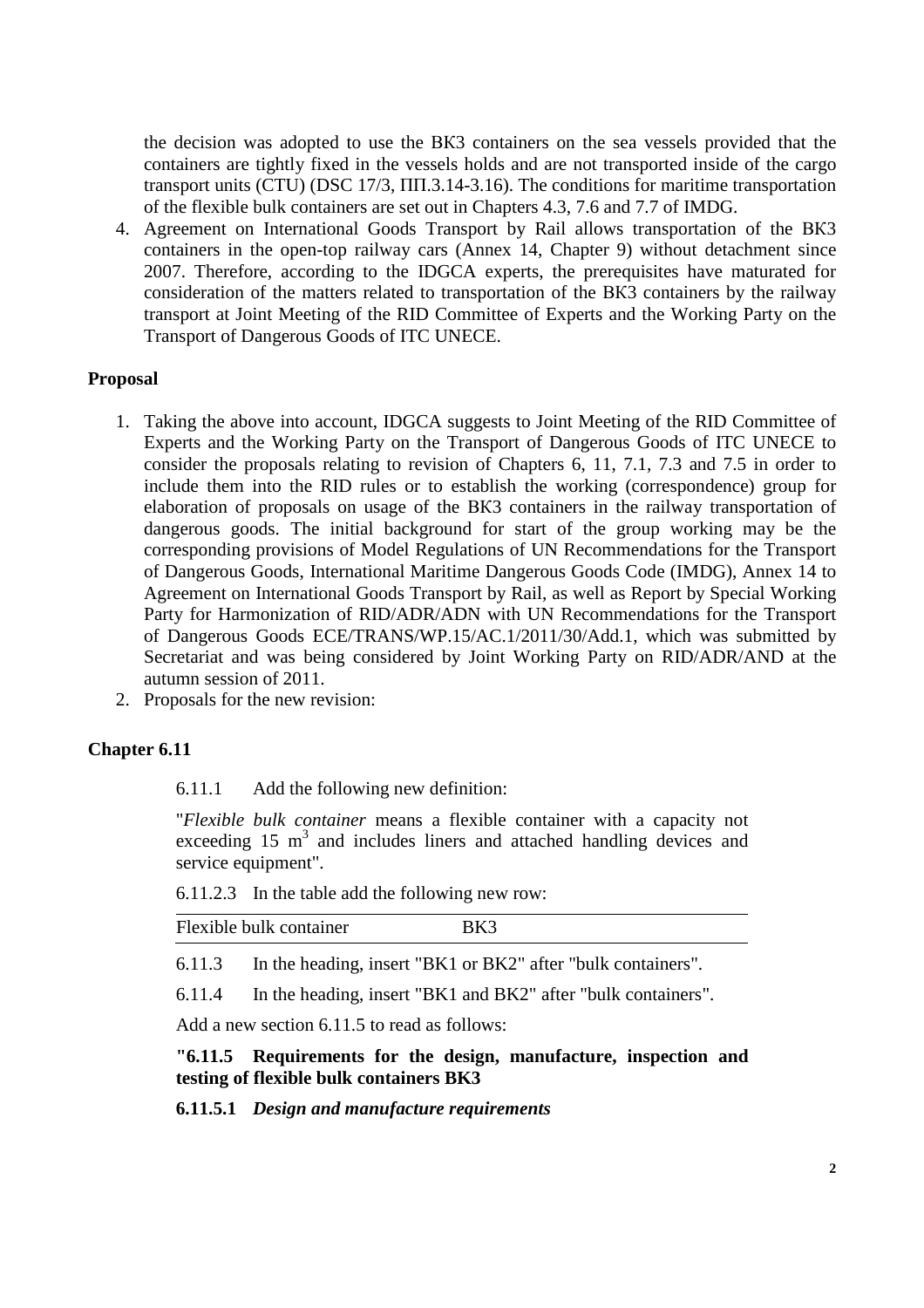6.11.5.1.1 Flexible bulk containers shall be sift-proof.

6.11.5.1.2 Flexible bulk containers shall be completely closed to prevent the release of contents.

6.11.5.1.3 Flexible bulk containers shall be waterproof.

6.11.5.1.4 Parts of the flexible bulk container which are in direct contact with dangerous goods shall not cause dangerous effects, e.g. catalysing a reaction or reacting with the dangerous goods.

### **6.11.5.2** *Service equipment and handling devices*

6.11.5.2.1 Filling and discharge devices shall be so constructed as to be protected against damage during carriage and handling. The filling and discharge devices shall be secured against unintended opening.

6.11.5.2.2 Slings of the flexible bulk container, if fitted, shall withstand pressure and dynamic forces, which can appear in normal conditions of handling and carriage.

6.11.5.2.3 The handling devices shall be strong enough to withstand repeated use.

### **6.11.5.3** *Inspection and testing*

6.11.5.3.1 Each flexible bulk container design type shall successfully pass the tests prescribed in this Chapter before being used.

6.11.5.3.2 Tests shall be carried out after each modification of the design type, which alters the design, material or technology of manufacture of a flexible bulk container.

6.11.5.3.3 Tests shall be carried out on flexible bulk containers prepared as for carriage in real conditions. During the testing period flexible bulk containers shall be filled to the maximum mass, at which they can be used and the contents shall be evenly distributed inside the container. The substances, which may fill the flexible bulk containers during the testing period, shall have the same properties as the carried cargoes for the test results to be correct, except where this would invalidate the test results. When another substance is used it shall have the same physical characteristics (mass, grain size, etc.) as the substance to be carried. It is permissible to use additives, such as bags with the lead shot, to achieve the requisite total mass of the packaging, under condition that they are placed so that the test results are not affected.

6.11.5.3.4 Flexible bulk containers shall be manufactured and tested under the quality assurance programme, which satisfies the competent authority, in order to ensure that each manufactured flexible bulk container meets the requirements of this Chapter.

6.11.5.3.5 *Drop test*

6.11.5.3.5.1 Applicability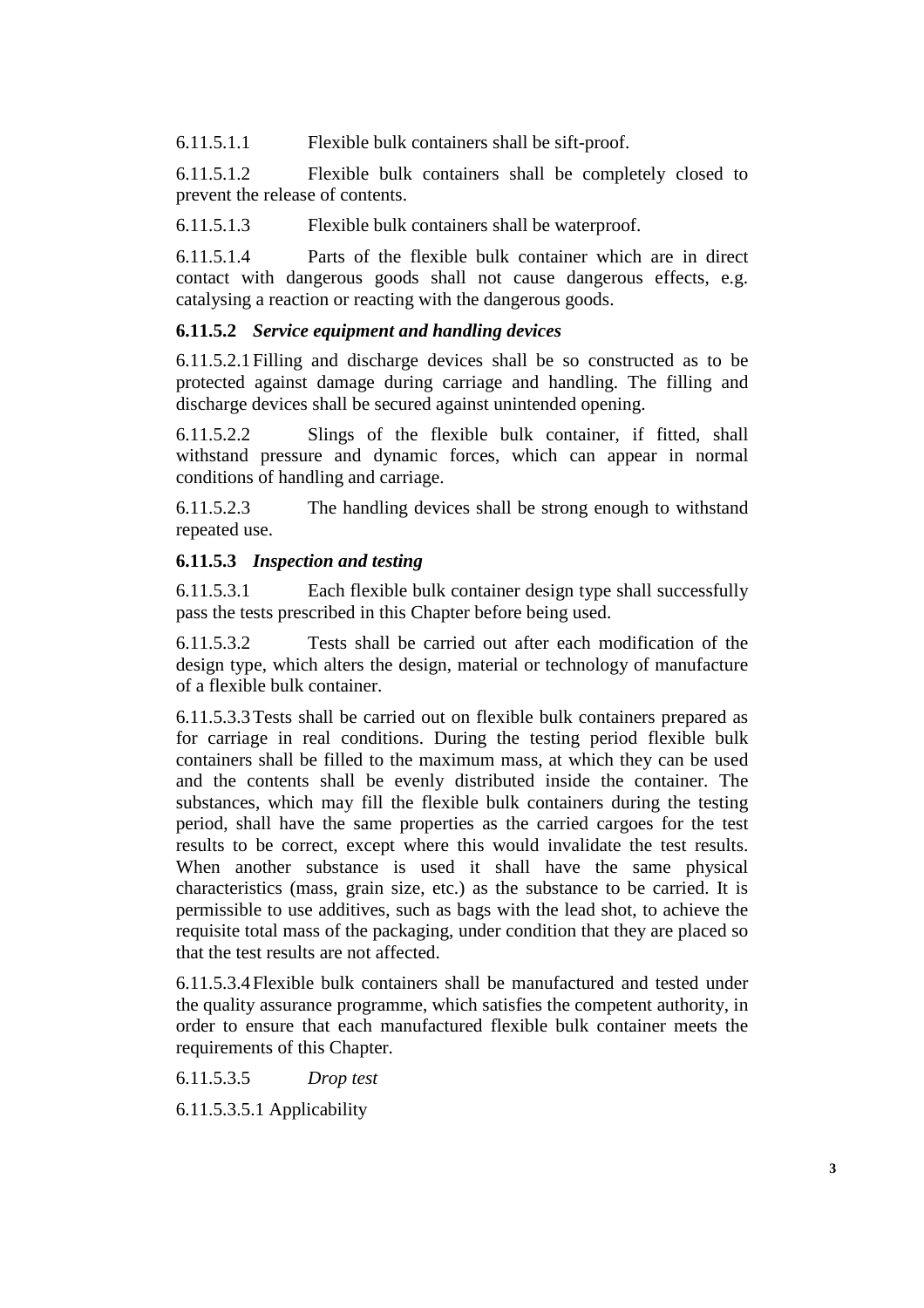For all types of flexible bulk containers, as a design type test.

6.11.5.3.5.2 Preparation for testing

The flexible bulk container shall be filled to its maximum permissible gross mass.

6.11.5.3.5.3 Method of testing

A flexible bulk container shall be dropped onto a target surface that is nonresilient and horizontal. The target surface shall be:

(a) Integral and massive enough to be immovable;

(b) Flat with a surface kept free from local defects capable of influencing the test results;

(c) Rigid enough to be non-deformable under test conditions and not liable to become damaged by the tests; and

(d) Sufficiently large to ensure that the test flexible bulk container falls entirely upon the surface.

Following the drop, the flexible bulk container shall be restored to the upright position for observation.

6.11.5.3.5.4 Drop height shall be:

Packing group III: 0.8 m

6.11.5.3.5.5 Criteria for passing the test

(a) There shall be no loss of contents. A slight discharge, e.g. from closures or stitch holes, upon impact shall not be considered to be a failure of the flexible bulk container provided that no further leakage occurs after the container has been restored to the upright position;

(b) There shall be no damage, which renders the flexible bulk container unsafe to be carried for salvage or for disposal.

6.11.5.3.6 *Top lift test*

6.11.5.3.6.1 Applicability

For all types of flexible bulk containers as a design type test.

6.11.5.3.6.2 Preparation for testing

Flexible bulk containers shall be filled to six times the maximum net mass, the load being evenly distributed.

6.11.5.3.6.3 Method of testing

A flexible bulk container shall be lifted in accordance with the method, stipulated by its construction until detachment from the floor and maintained in that position for a period of five minutes.

6.11.5.3.6.4 Criteria for passing the test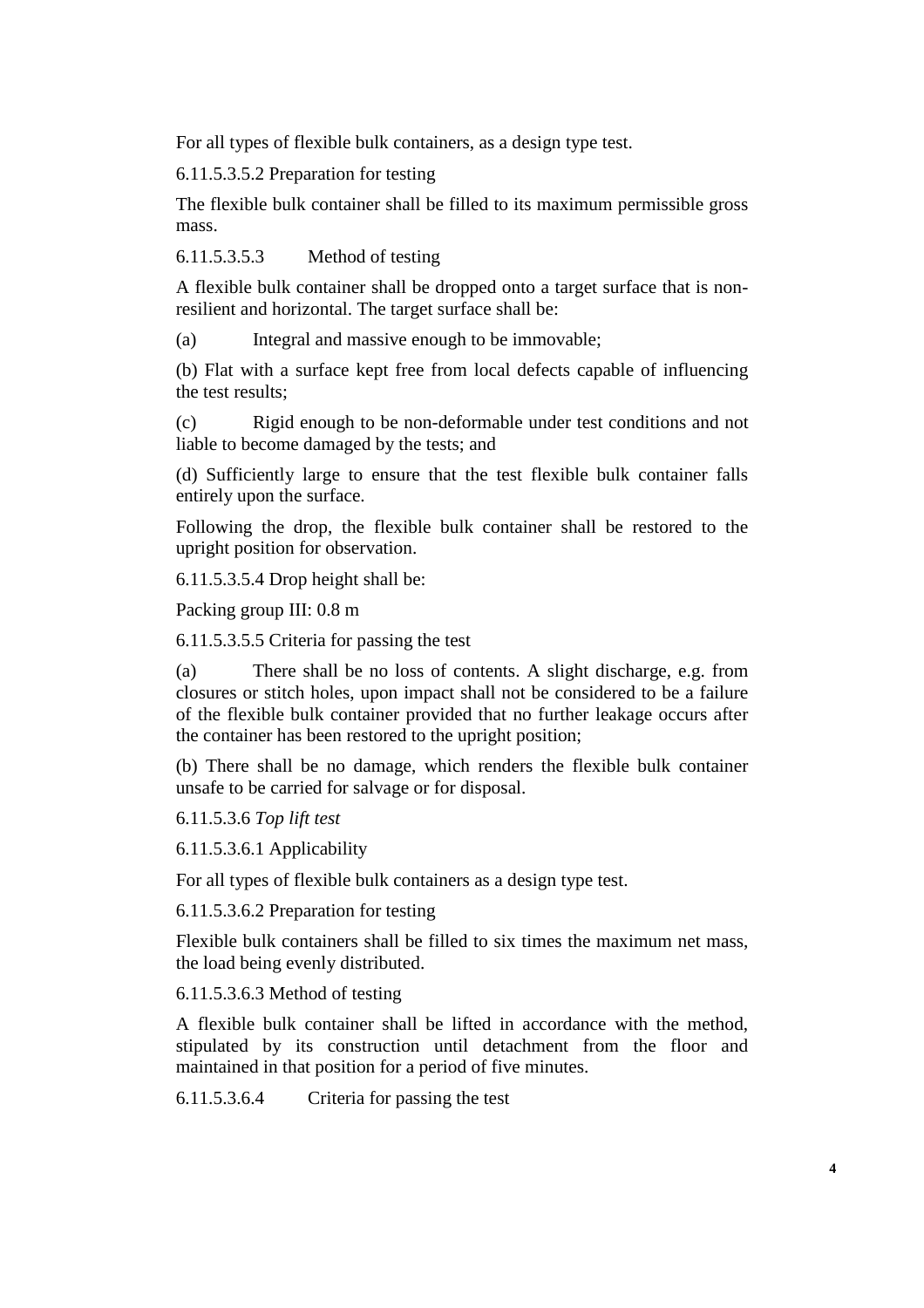There shall be no damage to the flexible bulk container or its lifting devices, which renders the flexible bulk container unsafe for carriage or handling, and no loss of contents.

6.11.5.3.7 *Topple test*

6.11.5.3.7.1 Applicability

For all types of flexible bulk containers as a design type test.

6.11.5.3.7.2 Preparation for testing

The flexible bulk container shall be filled to its maximum permissible gross mass.

6.11.5.3.7.3 Method of testing

Flexible bulk container shall be toppled onto any part of its top by lifting the side furthest from the drop edge upon a target surface that is non-resilient and horizontal. The target surface shall be:

(a) Integral and massive enough to be immovable;

(b) Flat with a surface kept free from local defects capable of influencing the test results;

(c) Rigid enough to be non-deformable under test conditions and not liable to become damaged by the tests; and

(d) Sufficiently large to ensure that the tested flexible bulk container falls entirely upon the surface.

6.11.5.3.7.4 For all flexible bulk containers, the topple height is specified as follows:

Packing group III: 0.8 m

6.11.5.3.7.5 Criterion for passing the test

There shall be no loss of contents. A slight discharge, e.g. from closures or stitch holes, upon impact shall not be considered to be a failure of the flexible bulk container provided that no further leakage occurs.

6.11.5.3.8 *Tilting test*

6.11.5.3.8.1 Applicability

For all types of flexible bulk containers designed to be lifted by the top or side part, as a design type test.

6.11.5.3.8.2 Preparation for testing

The flexible bulk container shall be filled to no less than 95% of its capacity and to its maximum permissible gross mass.

6.11.5.3.8.3 Method of testing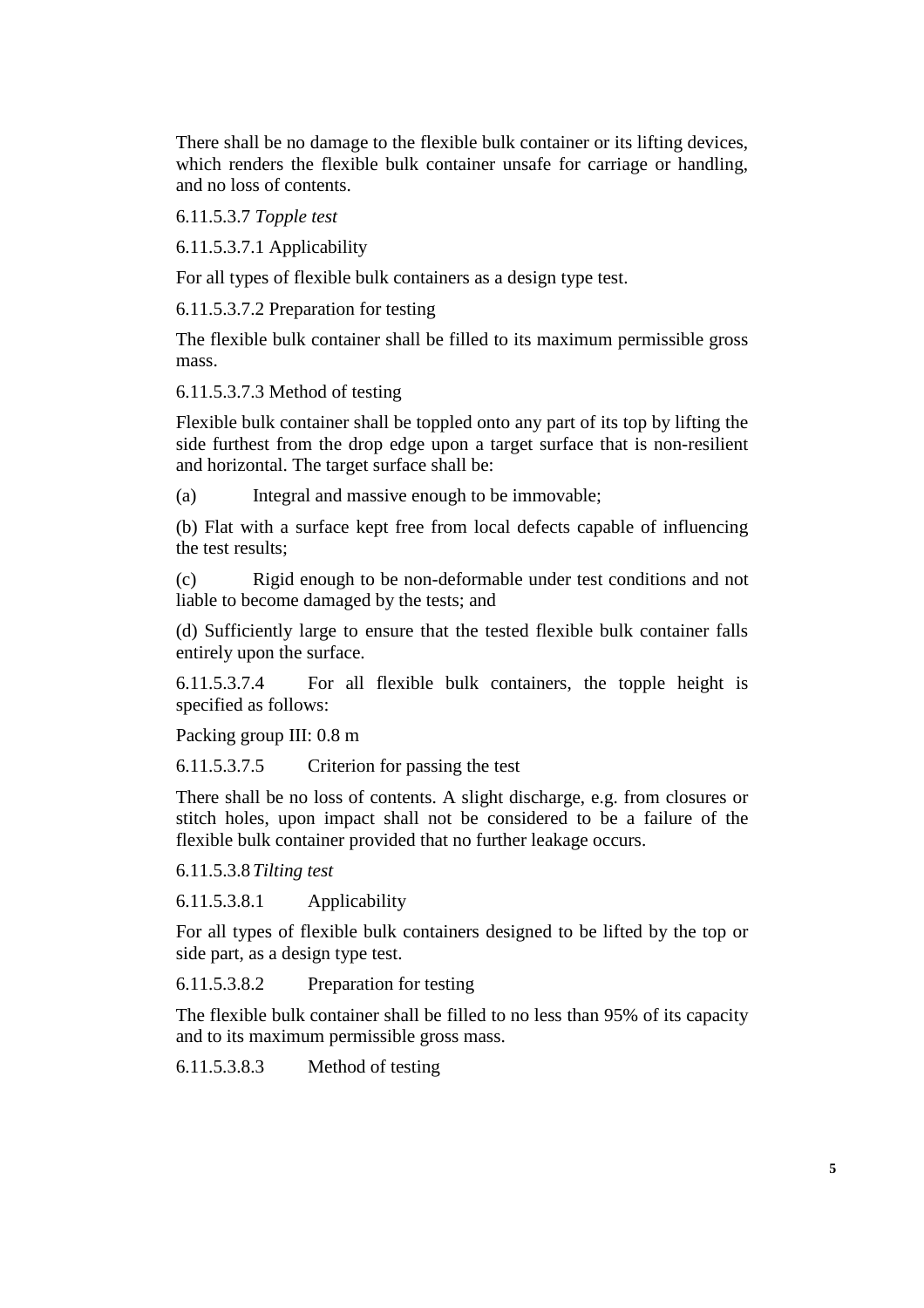The flexible bulk container, lying on its side, shall be lifted at a speed of at least 0.1 m/s to an upright position, clear of the floor, with the help of no more than half of the lifting devices.

6.11.5.3.8.4 Criterion for passing the test

There shall be no damage to the flexible bulk container or its lifting devices, which renders the flexible bulk container unsafe for carriage or handling.

6.11.5.3.9 *Tear test*

6.11.5.3.9.1 Applicability

For all types of flexible bulk containers as a design type test.

6.11.5.3.9.2 Preparation for testing

The flexible bulk container shall be filled to its maximum permissible gross mass.

6.11.5.3.9.3 Method of testing

With the flexible bulk container placed on the ground, a 300 mm cut on the widest side wall shall be made, completely penetrating all layers of the flexible bulk container. The cut shall be made at a 45º angle to the principal axis of the flexible bulk container, halfway between the bottom surface and the top level of the contents. The flexible bulk container shall then be subjected to a uniformly distributed superimposed load equivalent to twice the maximum gross mass. The load must be applied for at least fifteen minutes. A flexible bulk container which is designed to be lifted from the top or the side shall, after removal of the superimposed load, be lifted clear of the floor and maintained in that position for a period of fifteen minutes.

6.11.5.3.9.4 Criterion for passing the test

The cut shall not propagate more than 25% of its original length.

6.11.5.3.10 *Stacking test*

6.11.5.3.10.1 Applicability

For all types of flexible bulk containers as a design type test.

6.11.5.3.10.2 Preparation for testing

The flexible bulk container shall be filled to its maximum permissible gross mass.

6.11.5.3.10.3 Method of testing

The flexible bulk container shall be subjected to a force applied to its top surface that is four times the design load-carrying capacity during 24 hours.

6.11.5.3.10.4 Criterion for passing the test

There shall be no loss of contents during the test or after removal of the load.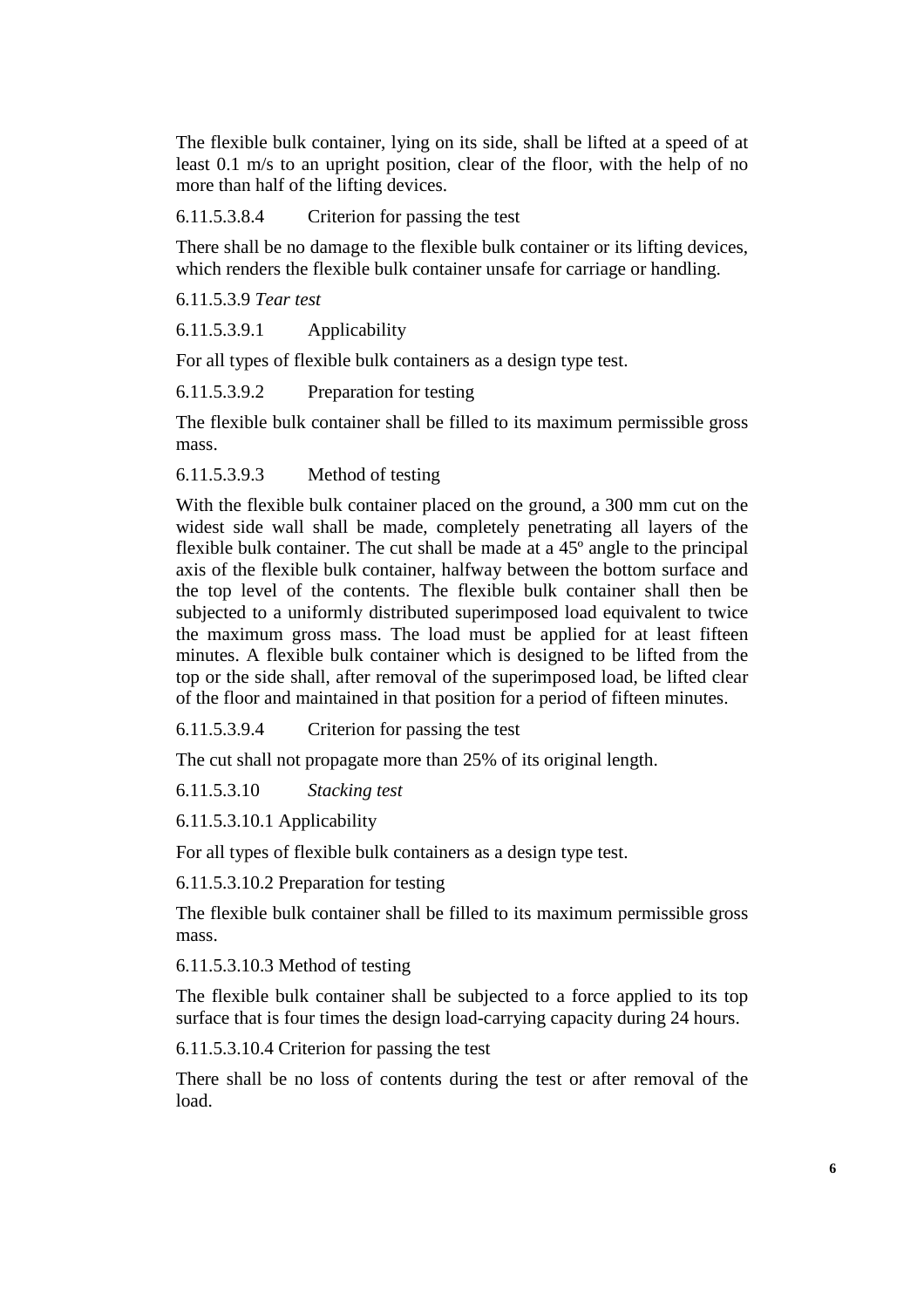## **6.11.5.4** *Test report*

6.11.5.4.1 A test report containing at least the following particulars shall be drawn up and shall be available to the users of the flexible bulk container:

- 1. Name and address of the test facility;
- 2. Name and address of applicant (where appropriate);
- 3. Unique test report identification;
- 4. Date of the test report;
- 5. Manufacturer of the flexible bulk container;
- 6. Description of the flexible bulk container design type (e.g. dimensions, materials, closures, thickness, etc) and/or photograph(s);
- 7. Maximum capacity/maximum permissible gross mass;
- 8. Characteristics of test contents, e.g. particle size for solids;
- 9. Test descriptions and results;
- 10. The test report shall be signed with the name and status of the signatory.

6.11.5.4.2 The test report shall contain statements that the flexible bulk container prepared as for carriage was tested in accordance with the appropriate provisions of this Chapter and that the use of other containment methods or components may render it invalid. A copy of the test report shall be available to the competent authority.

#### **6.11.5.5** *Marking*

6.11.5.5.1 Each flexible bulk container manufactured and intended for use according to RID/ADR shall bear markings that are durable, legible and placed in a location so as to be readily visible. Letters, numerals and symbols shall be at least 24 mm high and shall show:

(a) The United Nations packaging symbol



 This symbol shall not be used for any purpose other than certifying that a packaging, a flexible bulk container, a portable tank or a MEGC complies with the relevant requirements in Chapters 6.1, 6.2, 6.3, 6.5, 6.6, 6.7 or 6.11 ;

(b) The code BK3;

 (c) A capital letter designating the packing group(s) for which the design type has been approved:

Z for packing group III only;

(d) The month and year (last two digits) of manufacture;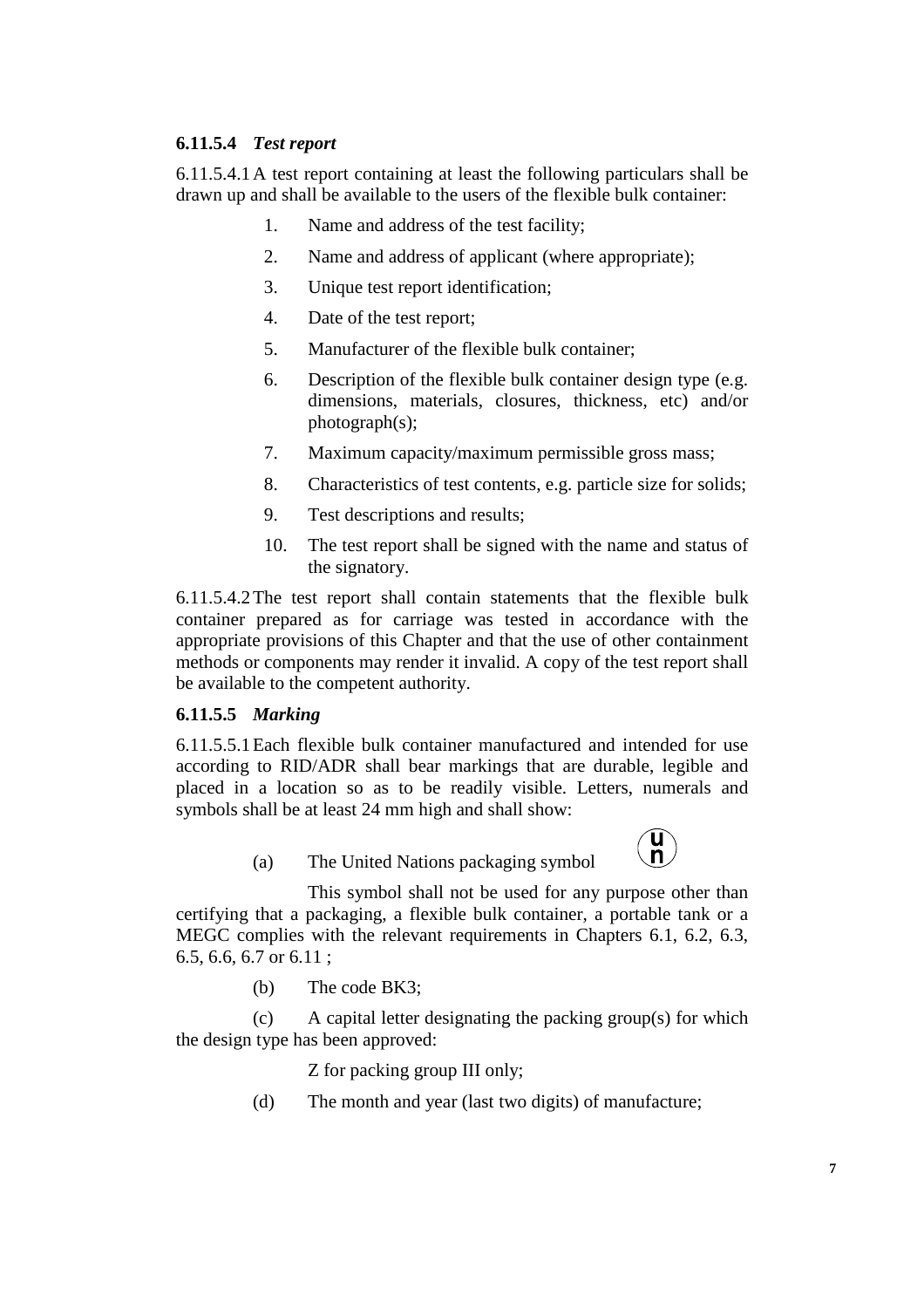(e) The character(s) identifying the country authorizing the allocation of the mark; as indicated by the distinguishing sign for motor vehicles in international traffic;

 (f) The name or symbol of the manufacturer and other identification of the flexible bulk container as specified by the competent authority;

- (g) The stacking test load in kg;
- (h) The maximum permissible gross mass in kg.

 Marking shall be applied in the sequence shown in (a) to (h); each element of the marking, required in these subparagraphs, shall be clearly separated, e.g. by a slash or space and presented in a way that ensures that all of the parts of the mark are easily identified.

6.11.5.5.2 *Example of marking* 

| $\binom{n}{n}$ | BK3/Z/11 09      |
|----------------|------------------|
|                | RUS/NTT/MK-14-10 |
|                | 56000/14000".    |

*Consequential amendment:* 

*6.1.3.1 (a) (i), 6.2.2.7.2 (a), 6.2.2.9.2 (a), 6.3.4.2 (a), 6.5.2.1.1 (a), 6.6.3.1 (a), 6.7.2.20.1 (c) (i), 6.7.3.16.1 (c) (i), 6.7.4.15.1 (c) (i), 6.7.5.13.1 (c) (i) Amend the second sentence to read as follows: "This symbol shall not be used for any purpose other than certifying that a packaging, a flexible bulk container, a portable tank or a MEGC complies with the relevant requirements in Chapter 6.1, 6.2, 6.3, 6.5, 6.6, 6.7 or 6.11.".* 

#### **Chapter 7.1**

7.1.1.18 In the heading and in the text, insert "bulk containers" after "largesized packagings".

#### **Chapter 7.3**

7.3.2.1 After the description of the meaning of BK1 and BK2, insert:

"BK3: Carriage in flexible bulk containers is permitted".

7.3.2.4 After "bulk containers", insert "(code BK2) and flexible bulk containers (code BK3)". The following adjustment in this subsection does not relate to the Russian text (ADN:)

Add a new sub-section 7.3.2.9 to read as follows:

"7.3.2.9 *Use of flexible bulk containers* 

7.3.2.9.1 Before a flexible bulk container is filled it shall be visually examined to ensure it is structurally serviceable, its textile slings, load